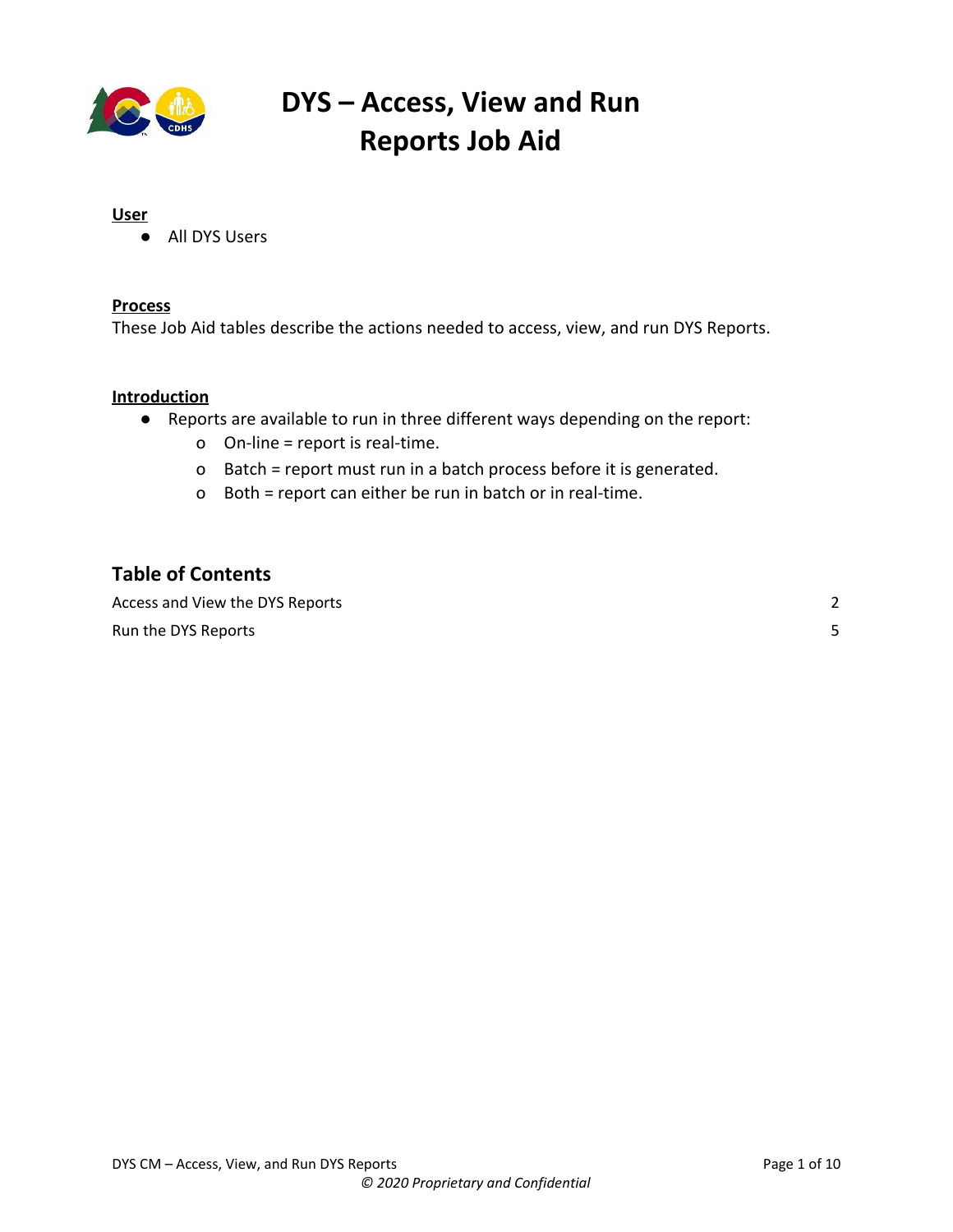

### <span id="page-1-0"></span>**Access and View the DYS Reports**

● Reports will show and be executed based on the user's profile.

| Steps/Output                                                                                                        | <b>Screenshot</b>                                                                                                                                                                                                                               |                                      |
|---------------------------------------------------------------------------------------------------------------------|-------------------------------------------------------------------------------------------------------------------------------------------------------------------------------------------------------------------------------------------------|--------------------------------------|
| From the <i>Modernized Trails</i> home                                                                              | A CHI COLORADO<br>co v<br><b>Department of Human Services</b><br>Welcome, Mod Test13 (Logout)                                                                                                                                                   | cyfmu2<br>8<br>$\boldsymbol{\Omega}$ |
| page:                                                                                                               | Workspace - Home<br><b>Back to Workspace</b><br>Show Menu<br>Welcome to Trails, Mod Test13!<br>My Workload                                                                                                                                      |                                      |
| <b>Click Show Menu.</b><br>1.<br>The Left Navigation expands to<br>show those items the user has<br>access to view. | Notifications<br>My Workload<br>$Q \quad \underline{L} \quad -$<br>Restricted<br>Date Assigned $\tau \gamma$ Responsibility $\gamma$ County/Age<br>Record ID<br>$\blacktriangledown$ Record Type $\blacktriangledown$ Name $\blacktriangledown$ |                                      |
|                                                                                                                     | 1853915<br>Client<br>Primary<br>Ifimwrasjevb 4/20/2020<br>Agdfssasysz<br><b>Notifications</b>                                                                                                                                                   | Division of You<br>Correction        |
|                                                                                                                     | Date * T<br>Alert Title <b>T</b><br>Details <b>T</b><br>Record ID <b>T</b><br>Record Type <b>T</b><br>Name <b>Y</b><br>No data available in table                                                                                               |                                      |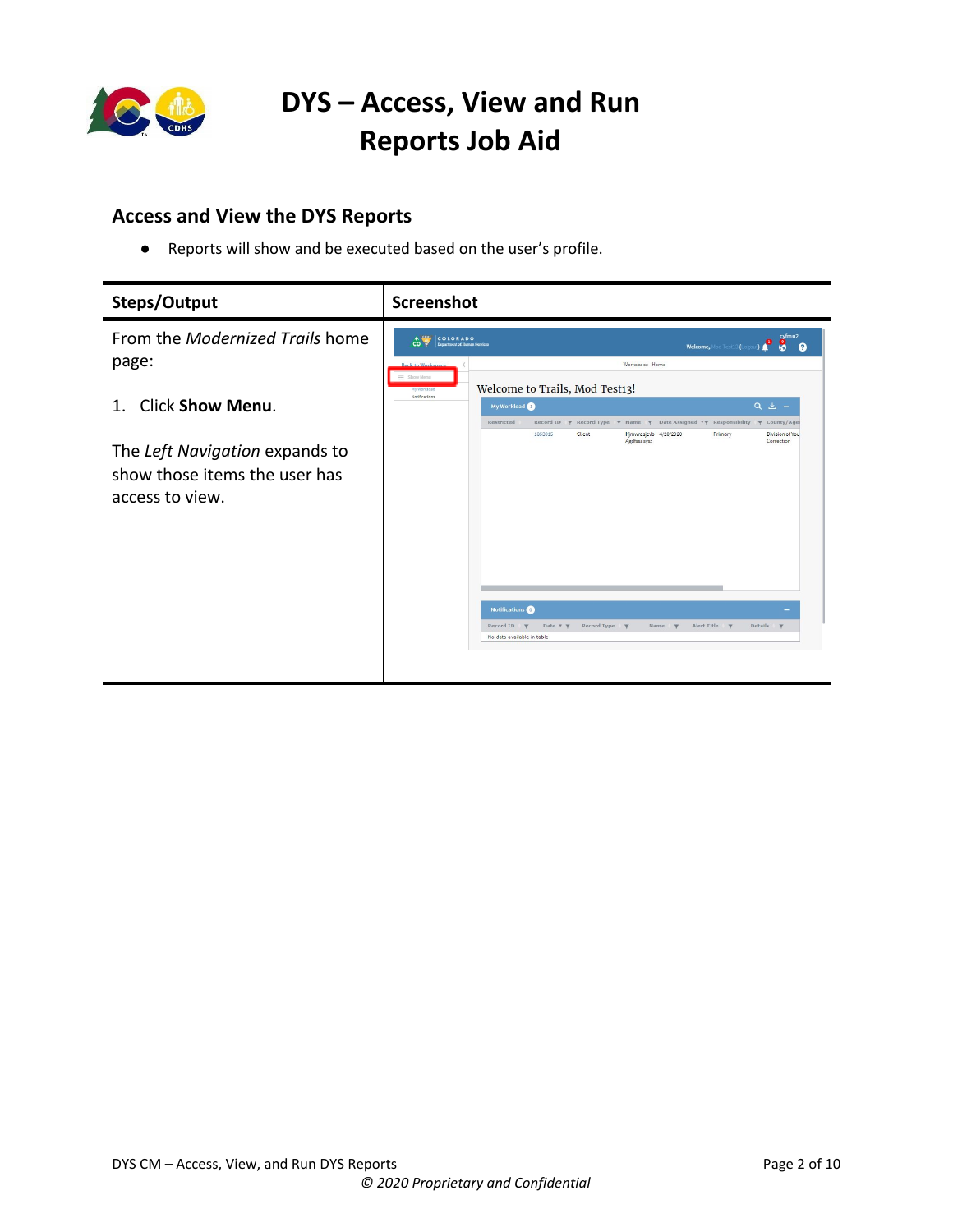

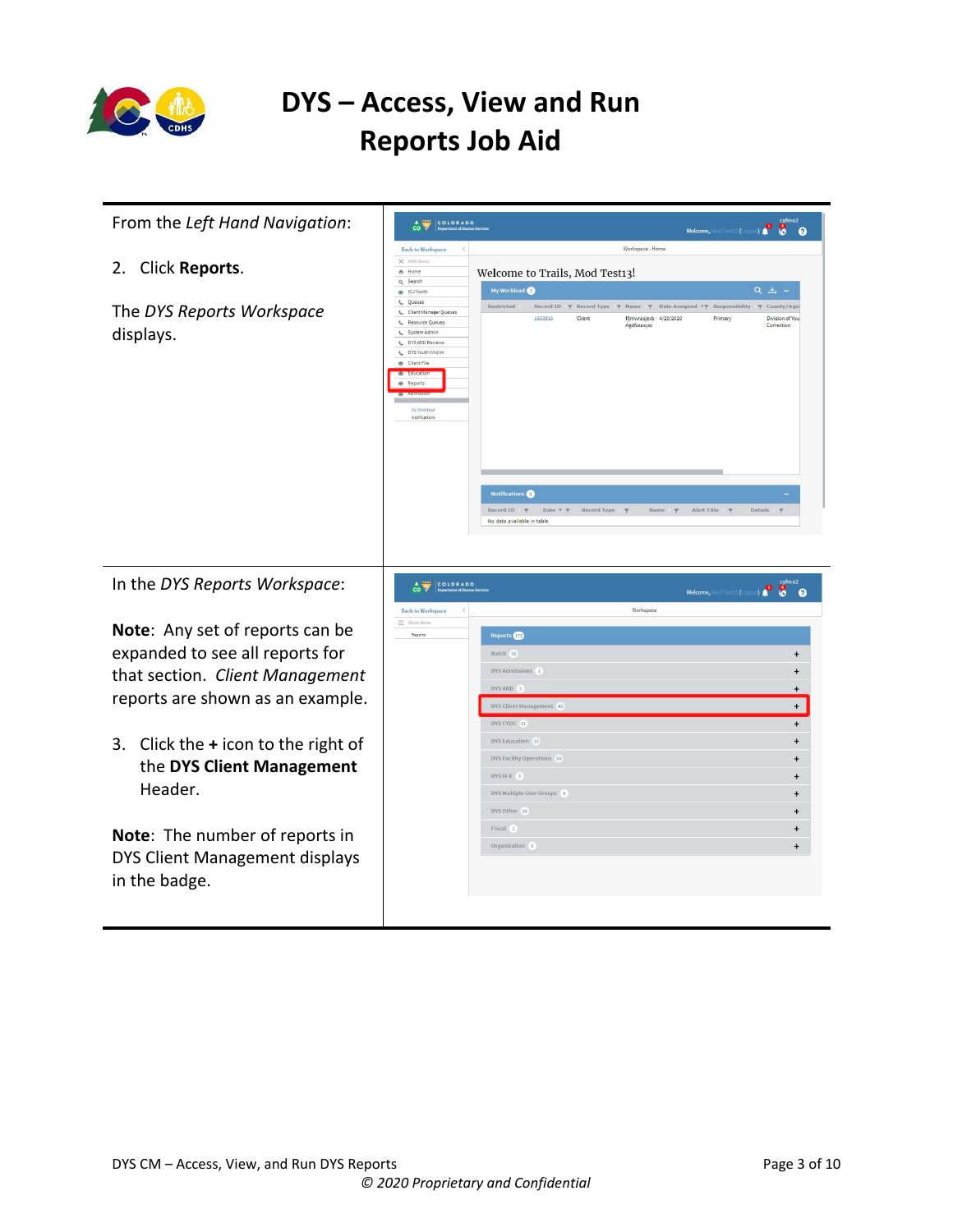

4. Use the icons to the right of each column heading to sort or filter the table.

**Note**: Navigate through the *DYS Client Management* reports by using the scroll bar at the right of the page.

After expanding the section (or all sections) hit Ctrl+F and type the report name or number, it will appear highlighted in the list.

| A Cass<br>COLORADO<br>co<br><b>Department of Human Services</b> |                                                            | cyfmu <sub>2</sub><br>Welcome, Mod Test13 (Logout)<br>อ |
|-----------------------------------------------------------------|------------------------------------------------------------|---------------------------------------------------------|
| $\acute{ <}$<br><b>Back to Workspace</b>                        | Workspace                                                  |                                                         |
| $\equiv$ Show Menu                                              |                                                            |                                                         |
| Reports                                                         | DYS Client Management 43                                   |                                                         |
|                                                                 | Report Title + T                                           | Report Mode                                             |
|                                                                 | Case Audit(R418)                                           | On-line                                                 |
|                                                                 | Case Services Report(R466)                                 | On-line                                                 |
|                                                                 | Chafee Independent Living Groups Report(R575) <sup>0</sup> | On-line                                                 |
|                                                                 | CJRA QA Report(R476)                                       | On-line                                                 |
|                                                                 | Community Service Tracking(R600)                           | On-line                                                 |
|                                                                 | Contacts By Client Manager(R375)                           | On-line                                                 |
|                                                                 | DCP Approval Report(R426)                                  | On-line                                                 |
|                                                                 | Discrete Case Plan(R573)                                   | On-line                                                 |
|                                                                 | DYC Client Progress Summary(R226)                          | On-line                                                 |
|                                                                 | DYC Family Engagement Plan(R648)                           | On-line                                                 |
|                                                                 | DYC IVE ELIGIBLE(R159) <sup>O</sup>                        | On-line                                                 |
|                                                                 | DYC MEDICAID ELIGIBLE(R160) <sup>0</sup>                   | On-line                                                 |
|                                                                 | DYC Medicaid(R822) <sup>O</sup>                            | On-line                                                 |
|                                                                 | DYC Parole Board Report(R540)                              | On-line                                                 |
|                                                                 | DYC Service Authorization Leave Reason(R359) <sup>0</sup>  | On-line                                                 |
|                                                                 | DYS CYDC 11                                                | $\ddot{}$                                               |
|                                                                 | DYS Education 13                                           | +                                                       |
|                                                                 | DYS Facility Operations 58                                 | ÷                                                       |
|                                                                 | DYS IV-E 3                                                 | +                                                       |
|                                                                 | DYS Multiple User Groups 8                                 | $\ddot{}$                                               |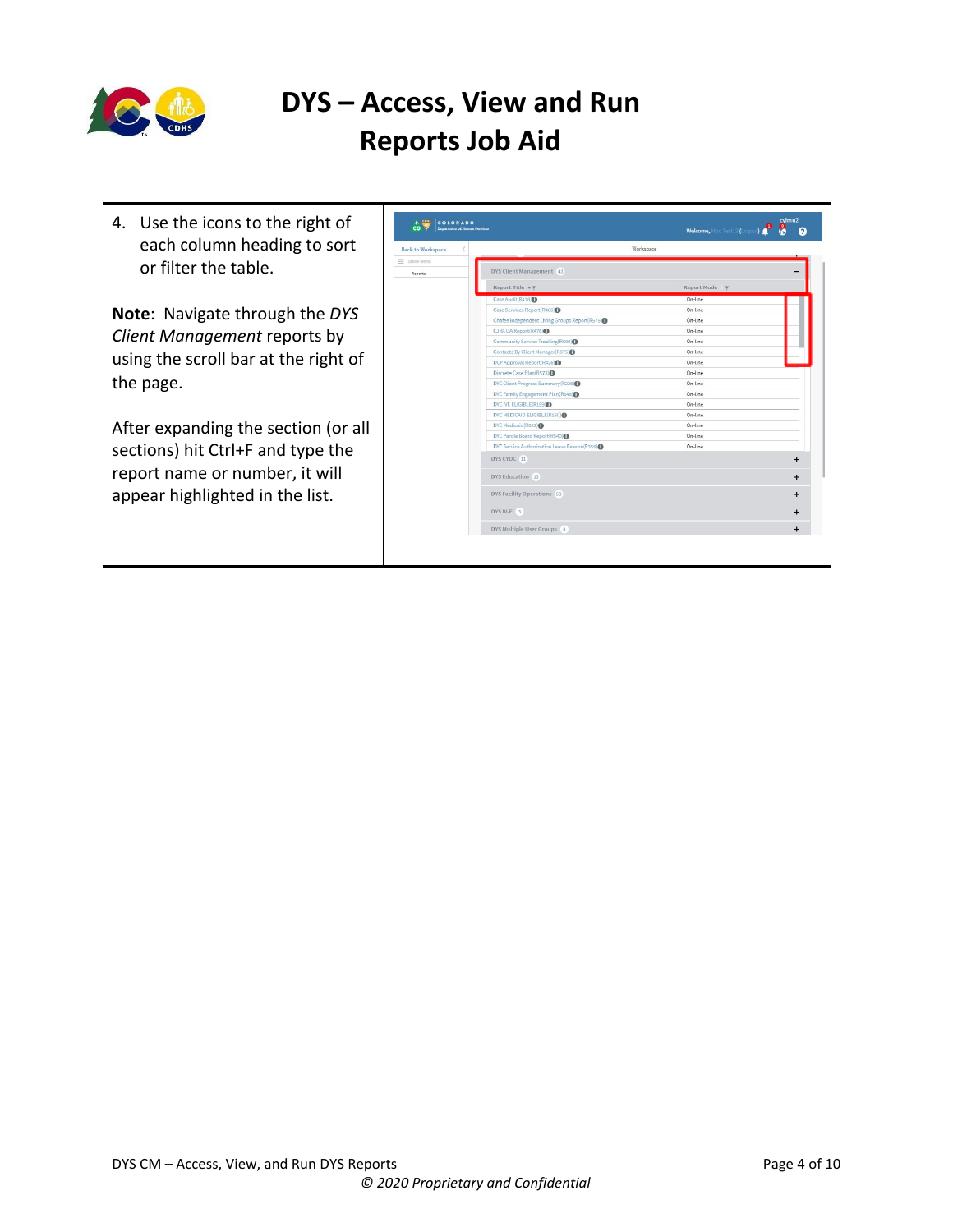

#### <span id="page-4-0"></span>**Run the DYS Reports**

- Reports will have varying parameters required/optional for running the reports.
- Reports can be viewed as an Excel file, or as a PDF.

| Steps/Output                                                                       | Screenshot                                                                                                                                                                                  |                                                                        |
|------------------------------------------------------------------------------------|---------------------------------------------------------------------------------------------------------------------------------------------------------------------------------------------|------------------------------------------------------------------------|
| From the Modernized Trails Home<br>page:<br>1. Click Show Menu.                    | A COLORADO<br>$co$ $\frac{1}{2}$<br><b>Department of Human Services</b><br><b>Welcome, Mod Test13 (L</b>                                                                                    | cyfmu2<br>๏                                                            |
|                                                                                    | Workspace - Home<br><b>Back to Workspace</b><br>Show Menu<br>Welcome to Trails, Mod Test13!<br>My Workload                                                                                  |                                                                        |
|                                                                                    | Notifications<br>My Workload<br>Restricted<br>Record ID<br>$\overline{\tau}$ Record Type $\overline{\tau}$ Name $\overline{\tau}$<br>1853915<br>Client<br>Ifimwrasjevb 4/20/2020<br>Primary | Q ± -<br>Date Assigned <b>TY</b> Responsibility<br><b>T</b> County/Age |
| The Left Navigation expands to<br>show those items the user has<br>access to view. | Agdfssasysz                                                                                                                                                                                 | Division of You<br>Correction                                          |
|                                                                                    | <b>Notifications</b>                                                                                                                                                                        |                                                                        |
|                                                                                    | Date $\Psi$ $\Psi$<br>Record Type <b>T</b><br>Alert Title <b>Y</b><br>Record ID $\blacktriangledown$<br>Name <b>Y</b><br>No data available in table                                         | Details <b>\</b>                                                       |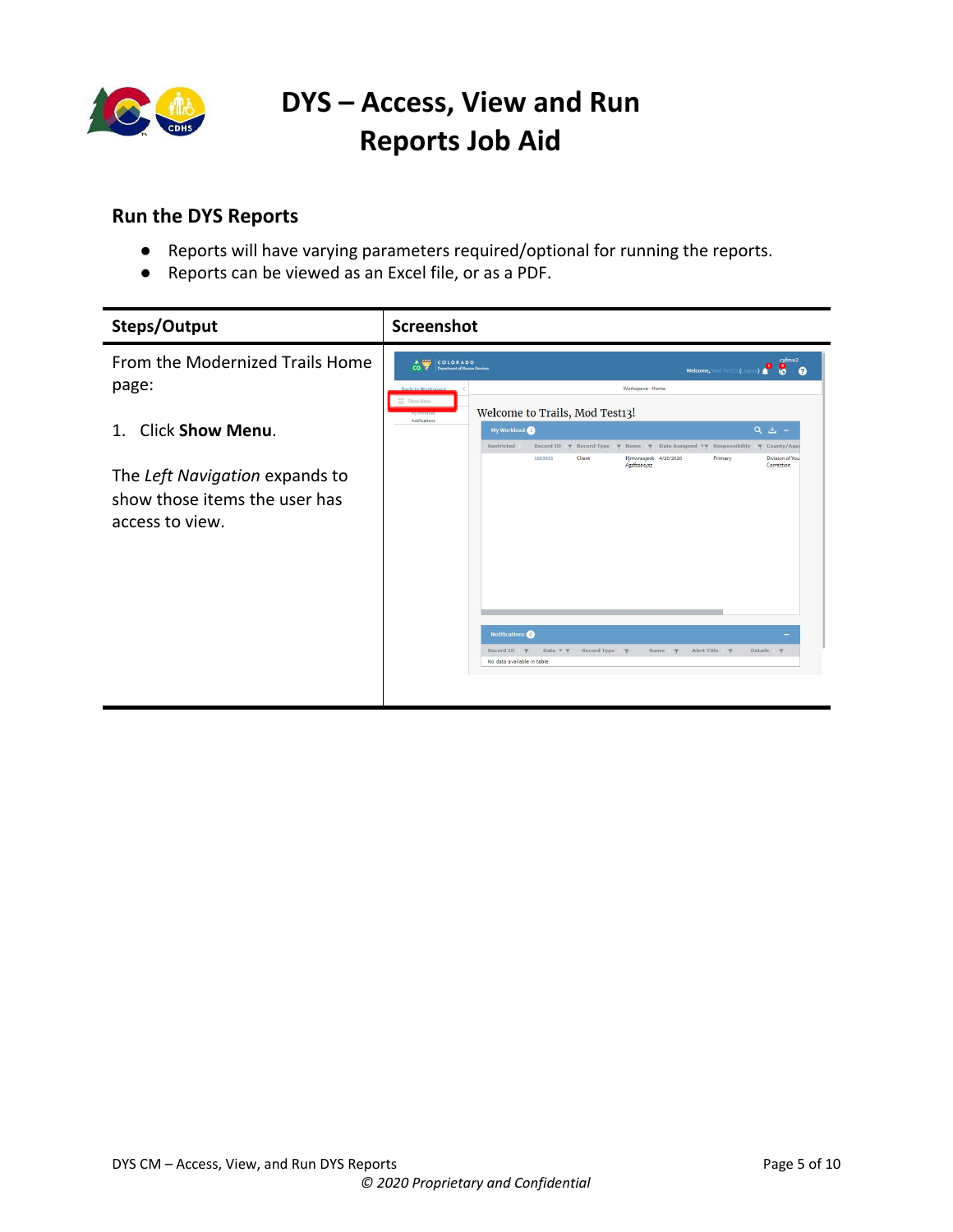

| From the Left Hand Navigation:                                                                                                                                                                                     | COLORADO<br>$\hat{c}$ $\hat{y}$<br>Welcome, Mod Test13 (Logout) <b>4</b><br>$\bullet$                                                                                                                                                                                                                                                                                                                                                                                                                                                                                                                                                                                                                                                                                                                        |
|--------------------------------------------------------------------------------------------------------------------------------------------------------------------------------------------------------------------|--------------------------------------------------------------------------------------------------------------------------------------------------------------------------------------------------------------------------------------------------------------------------------------------------------------------------------------------------------------------------------------------------------------------------------------------------------------------------------------------------------------------------------------------------------------------------------------------------------------------------------------------------------------------------------------------------------------------------------------------------------------------------------------------------------------|
| 2. Click Reports.<br>The DYS Reports Workspace displays.                                                                                                                                                           | Workspace - Home<br><b>Back to Workspace</b><br>$\times$ Hide Mer<br>Welcome to Trails, Mod Test13!<br>合 Home<br>Q Search<br>My Workload<br>Q ± -<br>the ICJ Youth<br><b>L</b> Queues<br>Restricted<br>Record ID $\ \overline{\tau}$ Record Type $\ \overline{\tau}$ Name $\ \overline{\tau}$ Date Assigned $\tau\overline{\tau}$ Responsibility<br><b>Y</b> County/Age<br>L. Client Manager Oueues<br>1853915<br>Ifjmwrasjevb 4/20/2020<br>Division of You<br>Client<br>Primary<br><b>L</b> Resource Queues<br>Agdfssasysz<br>Correction<br>System Admin<br>$\epsilon$<br>C DYS ARD Reviews<br>C DYS Youth/Victim<br><b>EB</b> Client File<br>de Reports<br>Notifications<br>Notifications <sup>O</sup><br>Record ID   T<br>Date $\mathbf{v}$ $\mathbf{\psi}$ Record Type<br>Alert Title<br>Details<br>Name |
| From the DYS Reports Workspace:                                                                                                                                                                                    | No data available in table<br>Welcome, Mod Test13 (Logout) <b>0</b> cyfmu2<br>COLORADO<br>Workspace<br><b>Back to Workspace</b>                                                                                                                                                                                                                                                                                                                                                                                                                                                                                                                                                                                                                                                                              |
| Note: Any set of reports can be<br>expanded to see all reports for<br>that section. Client Management<br>reports are shown as an example.<br>3.<br>Click the $+$ icon to the right of<br>the DYS Client Management | = Show Men<br>Reports<br>Reports <b>OD</b><br>Batch 10<br>$+$<br>DYS Admissions 1<br>$\ddot{}$<br>DYS ARD 3<br>$\ddot{}$<br>DYS Client Management 43<br>$+$<br>DYS CYDC 11<br>$+$<br>DYS Education 13<br>$\ddot{}$<br>DYS Facility Operations 58<br>$\ddot{}$<br>DYS IV-E 3<br>$\ddot{}$                                                                                                                                                                                                                                                                                                                                                                                                                                                                                                                     |
| Header.                                                                                                                                                                                                            | DYS Multiple User Groups 8<br>$+$<br>DYS Other 16<br>$\ddot{}$<br>Fiscal 1<br>$\ddot{}$<br>Organization 5<br>$\ddot{}$                                                                                                                                                                                                                                                                                                                                                                                                                                                                                                                                                                                                                                                                                       |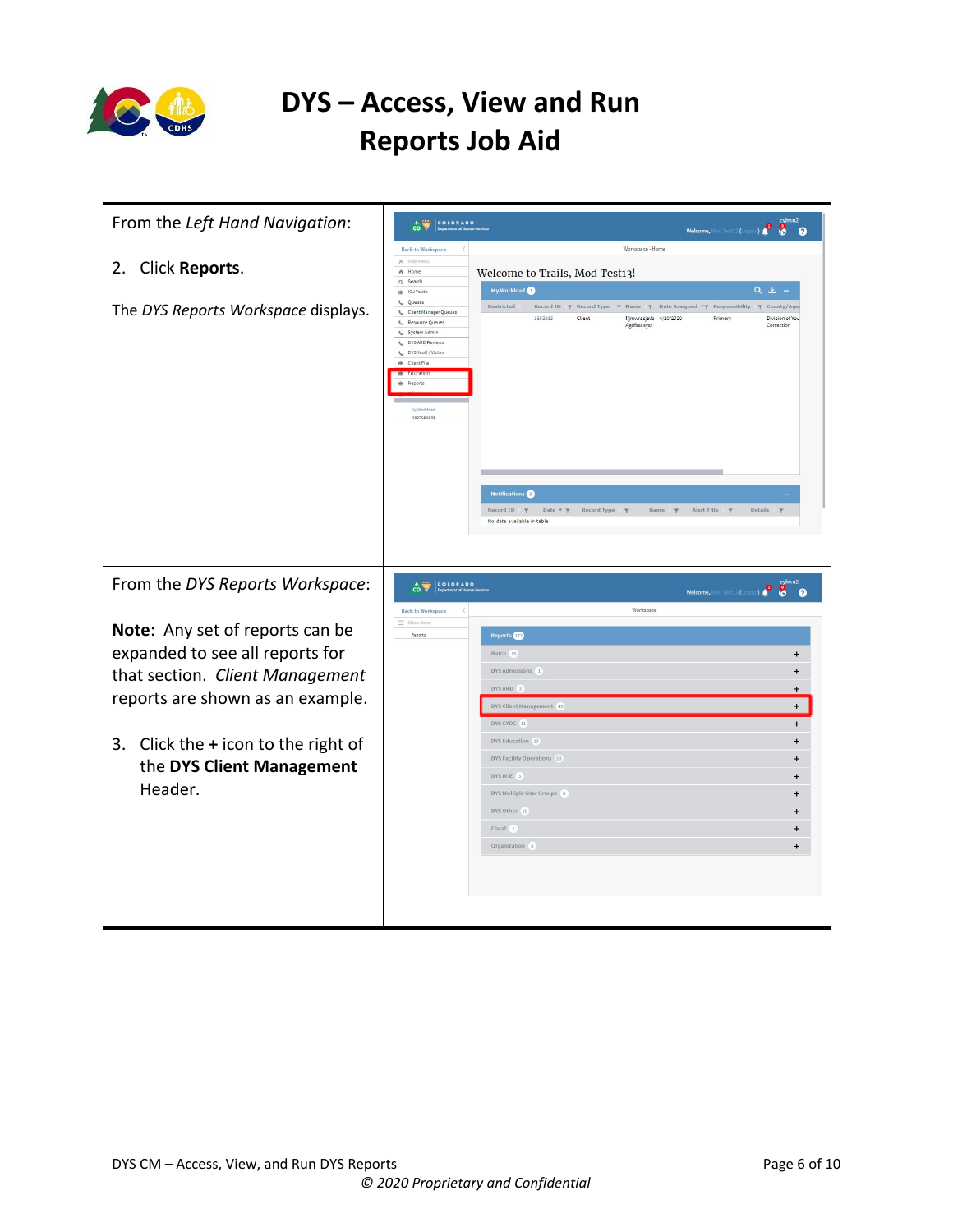

4. Use the icons to the right of **COLORADO**<br>COM Pepartment of Human Ser Welcome, Mod Test13 (Logout) **4** each column heading to sort  $\begin{array}{lcl} \textbf{Back to Workspace} & \hspace{2em} \langle \hspace{2em} \rangle \end{array}$ Workspace  $\equiv$  Show or filter the table. DYS Client Management 43 Reports Report Title  $\star \overline{\tau}$ 5. Find the report by using the Case Audit(R418)<sup>O</sup> On-line Case Services Report (R466) scroll bar at the right of the On-line Chafee Independent Living Gro<br>CJRA QA Report(R476) 50 On-line On-line page. Community Service Tracking(R600) On-line On-line  $DCP$  Approval Report(R426) $\bigoplus$ On-line Discrete Case Plan(R573)<sup>●</sup><br>DYC Client Progress Summary(R226)● On-line On-line DYC Family Engagement Plan(R648) On-line On-line DYC MEDICAID ELIGIBLE(R160)● On-line DYC Medicaid(R822)❶<br>DYC Parole Board Report(R540)● On-line On-line  $on(R359)$ DYC Service Authorization Leave Re On-line DYS CYDC 11  $\ddot{+}$ DYS Education 13  $\ddot{}$ DYS Facility Operations 58  $\ddot{}$  $DYS IV-E \quad 3$  $\ddot{+}$ DYS Multiple User Groups 8 6. Click the **Report Title** link of **COLORADO**  $\begin{picture}(180,10) \put(0,0){\line(1,0){10}} \put(10,0){\line(1,0){10}} \put(10,0){\line(1,0){10}} \put(10,0){\line(1,0){10}} \put(10,0){\line(1,0){10}} \put(10,0){\line(1,0){10}} \put(10,0){\line(1,0){10}} \put(10,0){\line(1,0){10}} \put(10,0){\line(1,0){10}} \put(10,0){\line(1,0){10}} \put(10,0){\line(1,0){10}} \put(10,0){\line($ the report needed. **Back to Workspace** Workspace  $\equiv$  Show Men DYS Client Management 43 Reports The *Parameter list* pop-up Report Title  $\star \overline{\tau}$ Report Mode On-line Contacts By Client Manager(R375)<sup>0</sup> displays.DCP Approval Report(R426)● On-line Discrete Case Plan(R573)<sup>0</sup> On-line DYC Client Progress Summary On-line On-line DYC IVE ELIGIBLE (R159)<sup>O</sup> On-line On-line DYC Medicaid(R822) On-line DYC Parole Board Report(R540) $\bigcirc$ On-line DYC Service Authorization Leave Reason(R359) ● On-line Error Report-Post Commitment with no Par (R264)<sup>O</sup> On-line Frequency Report - DCP Details (R801H) On-line Frequency Report - GAP in Placements (R801M)<br>Juvenile Sex Offenders (JVSO) Report (R187) On-line On-line **KPI Sex Offender Evaluation (R368)** On-line  $\ddot{}$ DYS Education 13  $\ddot{}$ DYS Facility Operations 58  $\ddot{}$  $DYS IV-E$  3  $\ddot{}$ DYS Multiple User Groups 8  $\ddot{+}$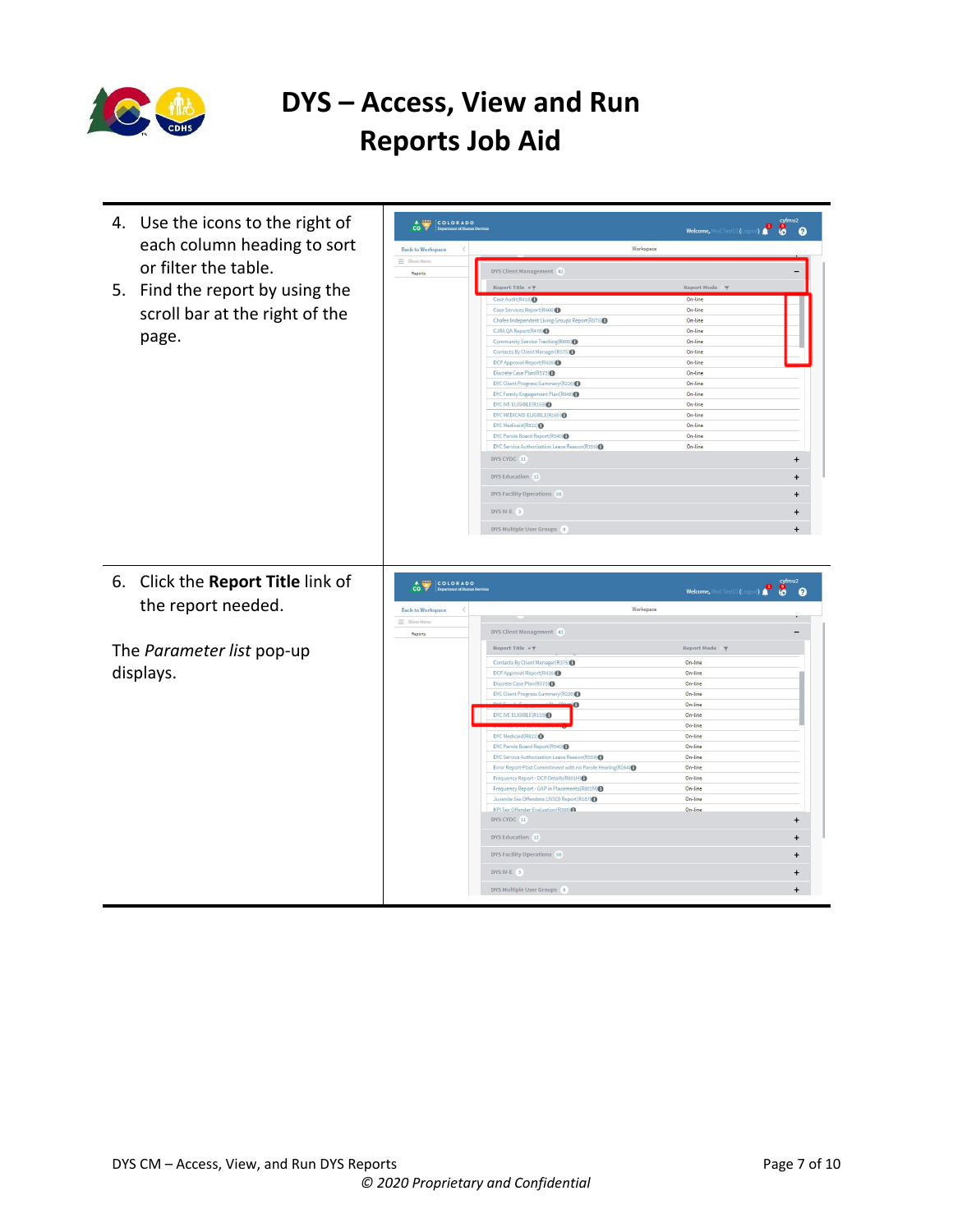

| 7. Enter all required fields.<br>Choose Download Report as<br>8.<br>XLS to receive the report in an<br>Excel spreadsheet.<br>$<\Omega$ R $>$<br>9. Choose Run Report as PDF to<br>display the report as a PDF in<br>a separate tab.<br>$<$ OR $>$<br>10. Choose Cancel to cancel the<br>report request. | COLORADO<br>$\sim$<br><b>Come, Mod Test13 (Logout)</b><br>A X<br>$\bullet$<br>Report Parameters: 159 - DYC<br><b>IVE ELIGIBLE</b><br><b>Back to Workspace</b><br>Select a Region *<br><b>DYS Client</b><br>$\checkmark$<br>Reports<br>t Mode Y<br><b>Report Tit</b><br>Select Start Date *<br>曲<br>Case Audit<br><b>MM/DD/YYYY</b><br>Case Sen<br>Select End Date *<br><b>Chafee Inc</b><br>曲<br>MM/DD/YYYY<br>CJRA QA Re<br>Communi<br><b>Download</b><br><b>Run Report</b><br><b>Contacts B</b><br>Cancel<br><b>Report</b> as<br>as PDF<br><b>DCP Appr</b><br><b>XLS</b><br>DYC Family Engagement Plan(R648) <sup>O</sup><br>$On-line$<br>DYC IVE ELIGIBLE(R159)<br>On-line<br>DYC MEDICAID ELIGIBLE(R160)<br>On-line<br>DYC Medicaid(R822) <sup>(1)</sup><br>On-line<br>DYC Parole Board Report(R540)<br>On-line<br>DYC Service Authorization Leave Reason(R359)<br>On-line<br>DYS CYDC 11<br><b>DYS Education 13</b><br><b>DYS Facility Operations</b> 58<br>DYS IV-E 3<br>DYS Multiple User Groups 8 |
|---------------------------------------------------------------------------------------------------------------------------------------------------------------------------------------------------------------------------------------------------------------------------------------------------------|-----------------------------------------------------------------------------------------------------------------------------------------------------------------------------------------------------------------------------------------------------------------------------------------------------------------------------------------------------------------------------------------------------------------------------------------------------------------------------------------------------------------------------------------------------------------------------------------------------------------------------------------------------------------------------------------------------------------------------------------------------------------------------------------------------------------------------------------------------------------------------------------------------------------------------------------------------------------------------------------------------------|
| If the report is a batch process:<br>11. Click Run Batch Process if the<br>report requires that it must be<br>run in a batch process, or<br><b>Cancel</b> to cancel the report<br>request.                                                                                                              | COLORADO<br>ome, Mod Test13 (Logout) <b>A</b> 60 <b>@</b><br>スメ<br>Report Parameters: 110 - Roster<br><b>Report - Region</b><br><b>Back to Workspace</b><br>Select a Region *<br><b>DYS Client</b><br>$\checkmark$<br>Reports<br>Mode <sub>v</sub><br>Report Ti<br>Select a Client Manager: *<br>$\check{~}$<br><b>Parolees B</b><br>Pathways<br>Report Start Date:<br>Perpetrato<br>曲<br>MM/DD/YYYY<br>Perpetrato<br>Placeme<br>Report End Date: *<br>Placemen<br>Ë<br>MM/DD/YYYY<br><b>Restitution</b><br>Sort On: *<br><b>Roster Res</b><br>$\checkmark$<br>ex Offer<br><b>Stage II Su</b><br><b>Run Batch</b><br>iew Report<br>as PDF<br>Cance<br><b>Process</b><br>On-line<br>Youth Failed to Return R701<br>Youth in Facilities awaiting placements(R357)<br>On-line<br>DYS CYDC 11<br>DYS Education 13<br>DYS Facility Operations 58<br>DYS IV-E 3<br>DYS Multiple User Groups 8                                                                                                                   |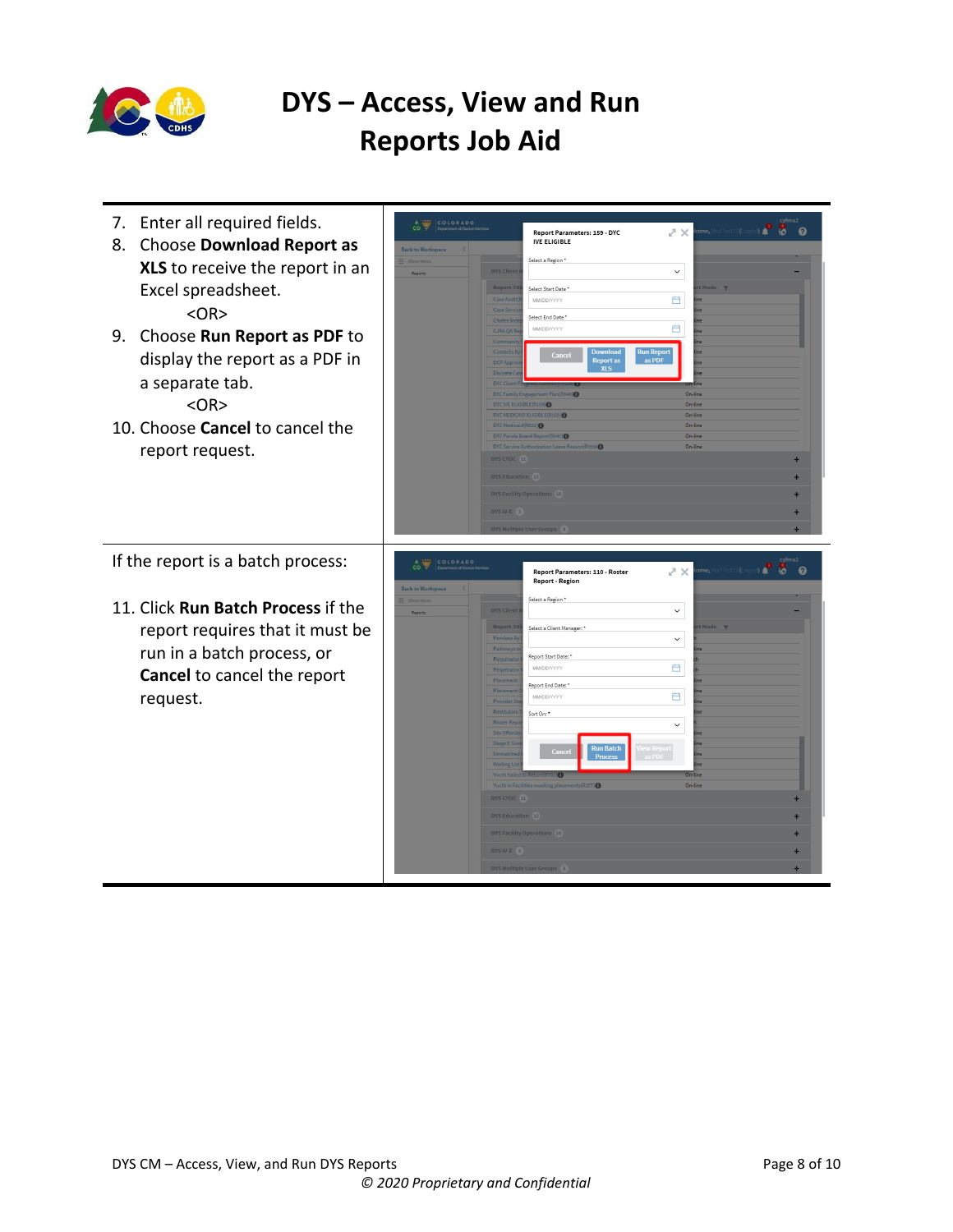